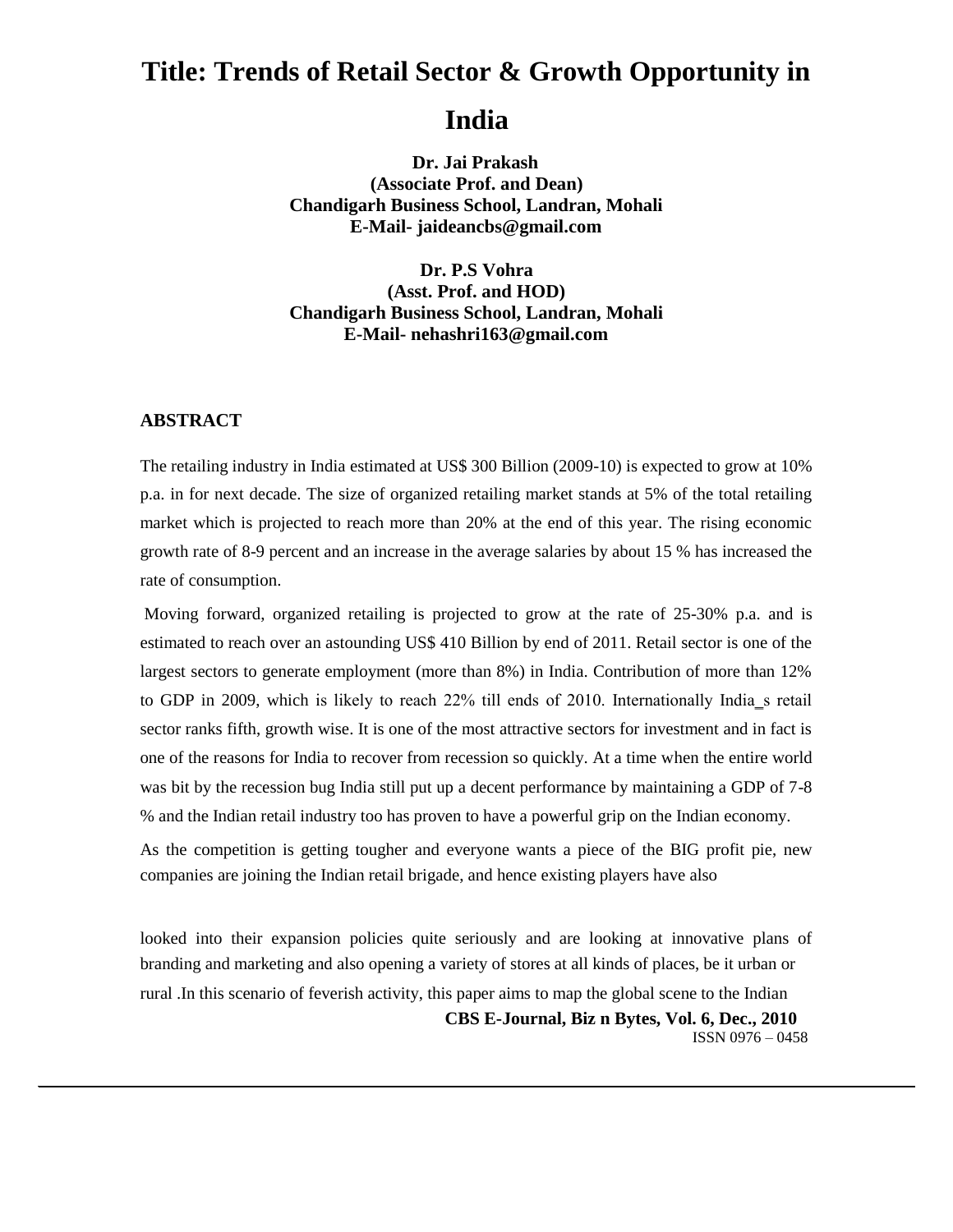retail Industry. It looks at the factors that have been fuelling this boom so far and what will drive the growth of the industry in the future. Urban India represents only a fraction of the opportunity that the retail sector can hope to exploit. Significant portion of future growth has to come from the rural market. This paper takes a look at the modern retailing formats being experimented with, both in the cities and the countryside and highlights how they are different from one another.

To fully harness the potential benefits that a huge leap in retail can offer to all its stakeholders in India, the roadblocks in its way have to be removed. This paper analyses the issues that currently impede the realization of the maximum progress possible. It also tries to come up with recommendations that, if implemented, can provide a fillip to the current growth rate of the industry and truly make the Indian Retail Revolution a success story that the world will have to sit up and take notice of.

# **Key Words: - Retail Industry, GDP, Recession, Economic growth, Consumption, Indian Economy**

#### **1. Introduction**

Retailing is the final step in the distribution of merchandise - the last link in the Supply Chain connecting the bulk producers of commodities to the final consumers. It covers diverse products such as food, apparels, consumer goods, financial services and leisure.

#### **1.1 Retail Value Proposition**

The value proposition that retail offers to a consumer is easy availability of the desired product in the desired size at the desired time.

## **1.2 Retailing in India**

- Total Consumer Spend in the Year 09-10 USD \$ 300 billion growing over 10% annually.
- More than 100 malls spanning a space of over 30 million sq feet in 2009-
- 10. Organized Retail Only 5% but growing at 20%
- Indian retail to cross USD \$ 410 billion mark by 2011
- INR 200 billion investment in the pipeline
- Top 6 cities account for 66% of total organized retailing.
- More than 12% contribution in GDP and generating employment of more than 8%.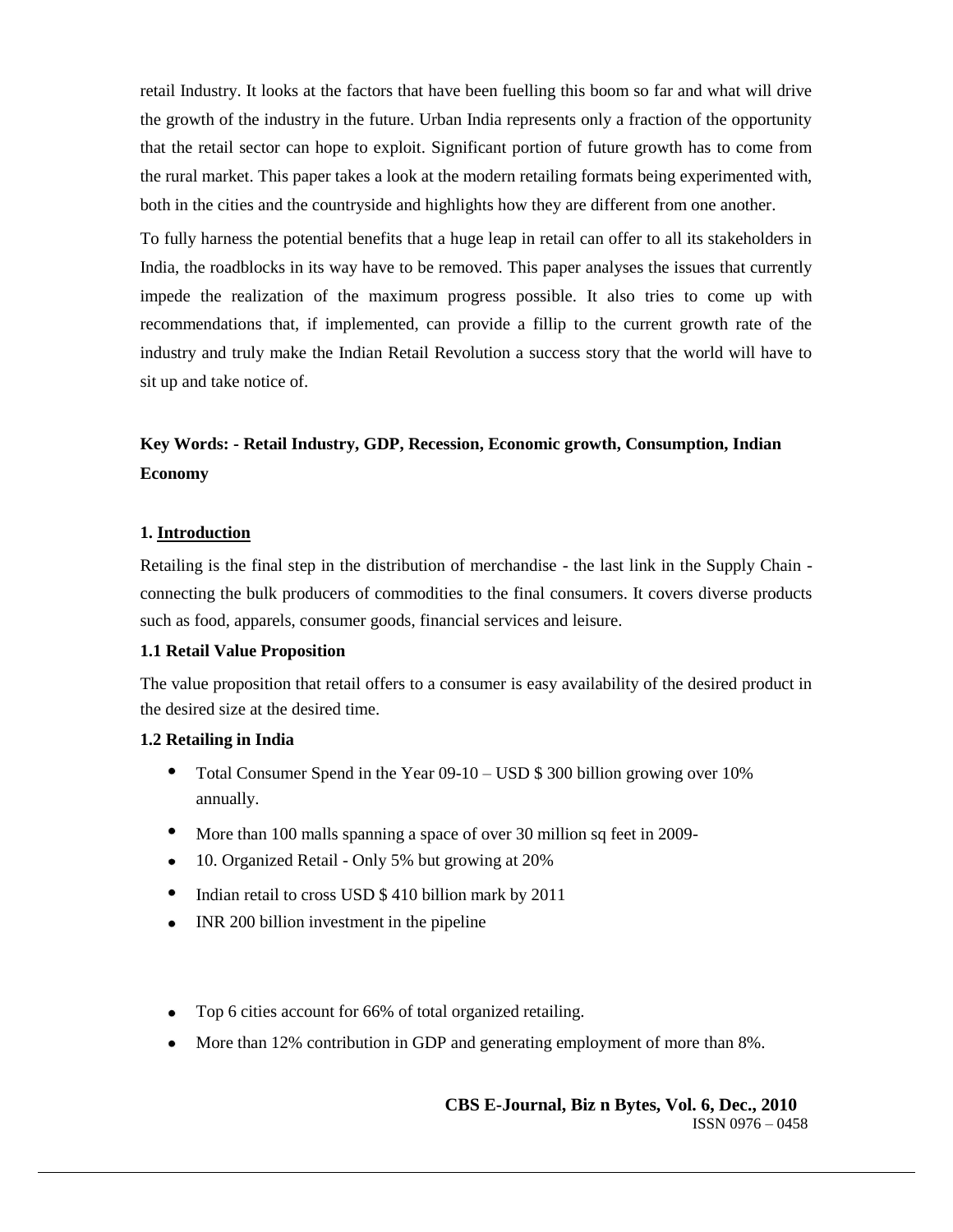#### **1.3 Trends Affecting Indian Retail Industry**

#### •**Changing age profile & Disintegration of joint family**

India is believed to have an average age of 24 years for its population as against 36 years for the USA and 30 years for China. A younger population tends to have higher aspirations and spends more as it enters the earning phase. Also, nuclearisation of families has led to enhanced demand.

#### •**Growing disposable income**

More Indian households are getting added to the consuming class with the growth in income levels. Also, with declining interest rates, the aversion of domestic consumers to taking loans is also fast disappearing.

#### •**Globalization**

Growing media penetration is leading to a convergence of aspirations of various classes of consumers, bridging the rural-urban divide. The modern consumer cannot be satisfied by any product or service that is lesser in quality than the best offered in any other place on the globe.

Till 1980s, India knew only kirana stores. Things started to change slowly after that, with companies like Bombay Dyeing, Raymond's, S Kumar's and Grasim opening their company owned outlets. Later on, Titan, maker of premium watches, successfully created an organized retailing concept in India by establishing a series of elegant showrooms.

In recent years in line with the global retail scenario, India has seen different retail formats being experimented with.

#### **2. Retail Formats**

Broadly, the organized retail sector can be divided into 2 segments.

•In-store Retailers: Operate through fixed point of sale outlets located and designed to attract a high volume of walk-in customers. Also referred to as brick-and mortar format.

•Non-store Retailers: Reach out to the customers at their homes or offices through direct selling, tele marketing and e-commerce.

| Format                             | <b>Description</b>                                                                                                    | <b>Value Proposition</b>                                                     |
|------------------------------------|-----------------------------------------------------------------------------------------------------------------------|------------------------------------------------------------------------------|
| <b>Branded Stores</b>              | Exclusive showrooms either owned or<br>franchised out by a manufacturer.                                              | Complete range available for<br>a given brand, Certified<br>product quality. |
| <b>Specialty</b><br>(Multi-Brand)  | <b>Stores</b> Focus on a specific consumer need, carry<br>most of the brands available.                               | Greater choice<br>tothe<br>consumer, comparison<br>between brands possible.  |
| <b>Department</b><br><b>Stores</b> | Large stores having a wide variety of One stop shop catering to<br>products, organized into different varied consumer | needs.                                                                       |

Major formats of In-store retailers have been listed in Table below: -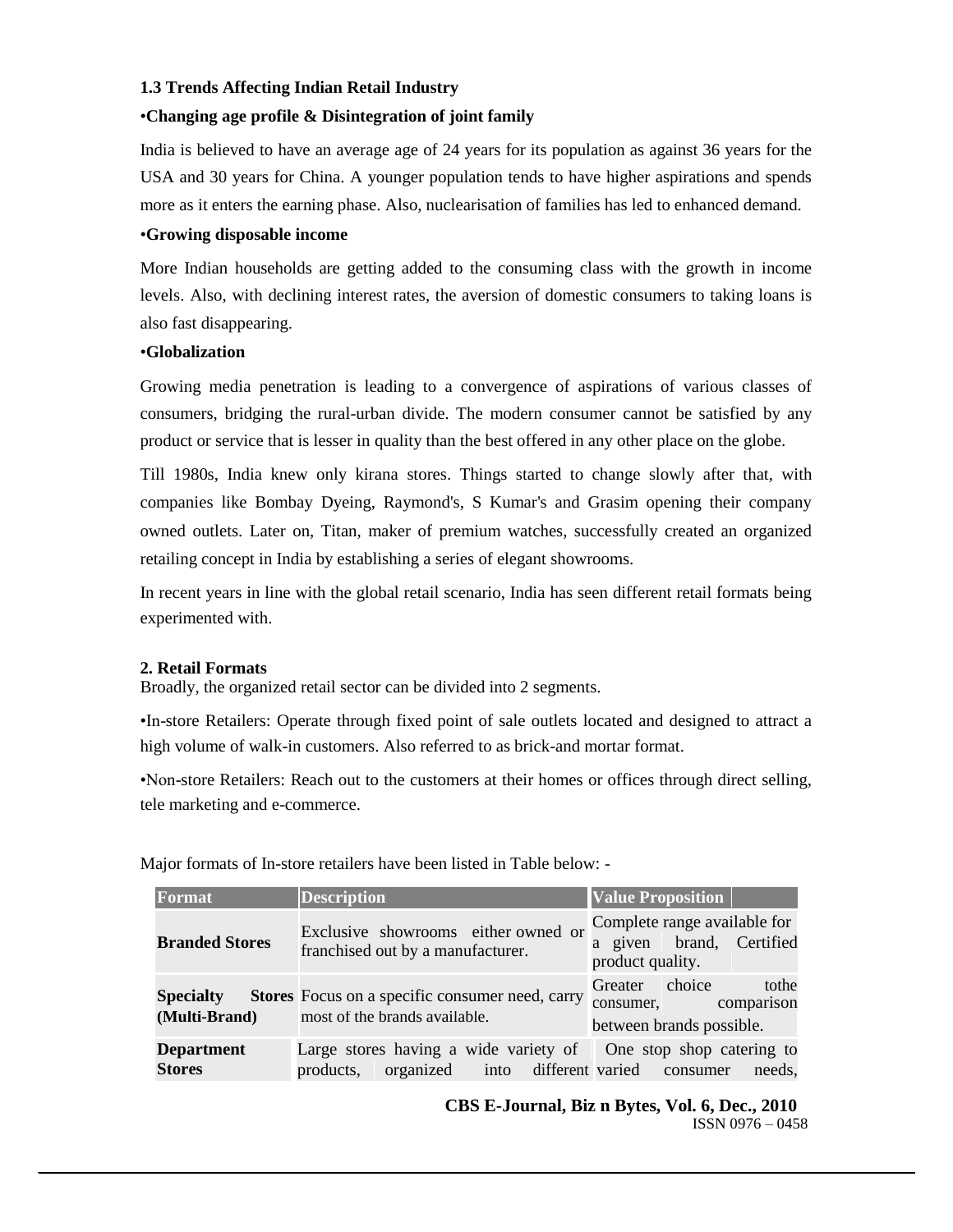|                                     | such as clothing, house service as differentiator.<br>departments,<br>wares, toys, etc.                                                                      |                                                            |
|-------------------------------------|--------------------------------------------------------------------------------------------------------------------------------------------------------------|------------------------------------------------------------|
| <b>Supermarkets</b>                 | Extremely large self-services retail outlets.                                                                                                                | One stop shop catering to<br>varied consumer needs.        |
| <b>Discount Stores</b>              | Stores offering discounts on the retail price<br>through selling high volumes and reaping Low prices.<br>the economies of scale.                             |                                                            |
| <b>Hyper-mart</b>                   | Larger than a Supermarket, sometimes Low prices,<br>with a warehouse appearance, generally available including services<br>located in quieter parts of city. | choice<br>vast<br>as cafeterias.                           |
| <b>Convenience</b><br><b>Stores</b> | Small self-service formats located in<br>crowded urban areas.                                                                                                | Convenient<br>location<br>and<br>extended operating hours. |
| <b>Shopping Malls</b>               | An enclosure having different formats of<br>in-store retailers all under one roof.                                                                           | Variety of shops available<br>close to each other.         |

Of the Top-200 Global Retailers, 21% of retailers fall in the specialty stores category, followed by 18% in supermarket, 12% in department and 9% each in hypermarket and discount stores.

#### **2.1 Retail Formats in India**

Indian retail formats can be classified into two distinct categories: traditional and modern.

#### **Traditional Formats include:** - Kiranas:

Traditional Mom and Pop Stores

•Kiosks

•Street Markets

•Exclusive / Multiple Brand Outlets.

#### **Modern Formats include: -**

•Supermarkets such as Hyper City.

•Hypermarkets such as Big Bazaar, Giant, Shoprite, Star

•Department Stores such as Shoppers Stop, Lifestyle, Pantaloons, Pyramids, Trent:-

•Specialty Chains such as Ikea

•Company Owned / Operated such as Bata, Sony

#### **Forecourt Retailing**

This concept recently shot into limelight with oil companies trying to milk this revenue stream for more moolah. Apart from dispensing fuel, the stores offer value added services to busy consumers. This strategy is currently aggressively being pursued by IOC, BPCL, HPCL and Reliance.

#### **Trade Parks**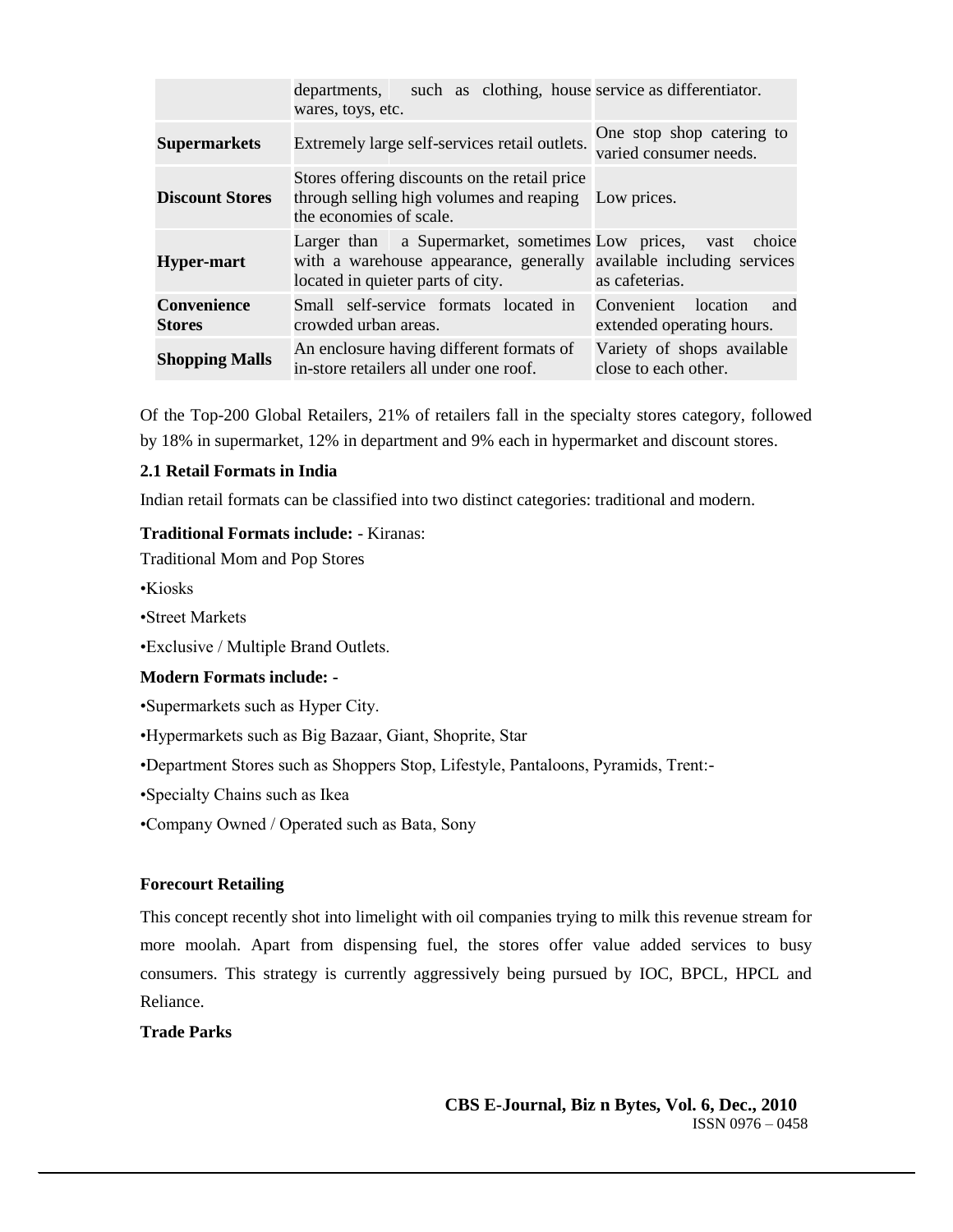A new emerging concept in retailing is the establishment of business complexes particularly for international trade. Some of the examples are India Exposition Mart set up by Handicraft Export Promotion Council in Greater Noida, International Home Deco Park (IHDP) set up by a group of private investors in Noida and World Trade Park coming up in Jaipur. IHDP will provide International buyers ready access to 60 world class exporters from India in the Home Furnishings category. This would be beneficial to buyers as they would not have to go to remote towns (where the infrastructure is not good) to see the designs and samples of exporters. Exporters apart from getting increased visibility will also get other facilities such as design library, design studio, forwarding services and so on. The parks are built to promote trade and are open to international buyers and buying houses only.

#### **2.2 Retail Format Model for India**

The key to a winning retail format is to follow a model that suits the Indian consumer behaviour. One big undisputable fact is that almost all retail players (especially in food) have been regionspecific. So whether it is Food World, Nilgiris, Margin Free Market, Giant, Varkey's and Subhiksha in the South, Sabka Bazaar only in and around Delhi, Haiko in Mumbai or Ahmedabad-based Adani, they have clearly battled with scalability.

#### **Issues to be tackled**

Scaling has multiple implications. Ideally, it is an attempt to increase market share/ revenues or growth. But the question is: How does it affect operations? Does it mean reduction in assortment, shift to standardization and reduced customizations? Where to scale, up, down or out? When to scale? Should a Food World replicate its South-based format in a Delhi? And what happens when it wants to go to other 10 million+ towns? And then lower down the pop strata? (More real estate space is available in smaller towns, but do the footfalls justify the bigger box format?

#### **Need for multiple formats**

Clearly, a retailer needs different formats for different town classes - but then what happens to economies of scale via standardization? A good way out is the way the RPG group is treating its Music World stores - flagship vs. smaller vs. the express outlets located in, say, a Food World. Similarly, the way ABC has defined Cafe Coffee Day outlets - flagship vs. takeaway.

Most of the global powerhouses in the retailing sector such as Wal-Mart, Carrefour, and Tesco etc have adopted multi-format and multi-product strategies in order to customize their product offering for distinct target segments (refer table below).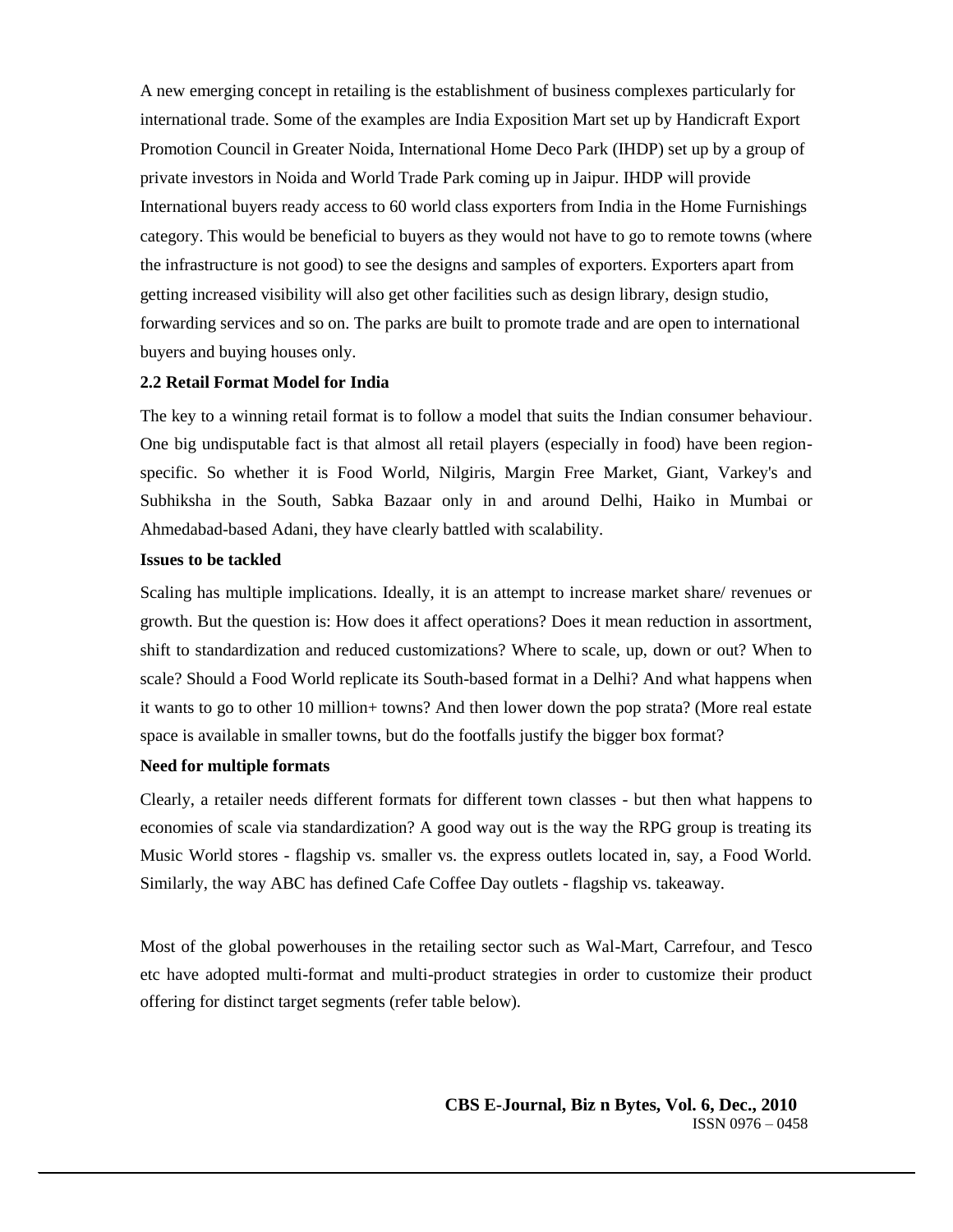| <b>Retailer</b>  | <b>Formats</b>                                                                                            | <b>Product Categories</b>                                                                                                                                                     |
|------------------|-----------------------------------------------------------------------------------------------------------|-------------------------------------------------------------------------------------------------------------------------------------------------------------------------------|
|                  | Hypermarkets,<br>Discount,<br><b>Stores, Convenience Stores</b>                                           | Food & Grocery, Furniture & Furnishings,<br>Auto Services, General Merchandise,<br>Wal-Mart Warehouse Clubs, Neighborhood Electrical, Financial Services, Appliances,<br>etc. |
| <b>Tesco</b>     | Neighborhood Stores, Convenience Clothing, Home Products,<br>Stores, Internet, Catalogue Automobile, etc. | Supermarkets, Hypermarkets, Food & Grocery, General Merchandise,<br>Fuel.                                                                                                     |
| <b>Carrefour</b> | Supermarkets                                                                                              | Hypermarkets, Convenience Stores, Food & Grocery, Clothing, General<br>Merchandise, etc.                                                                                      |

In line with the global evolution, Indian Retailing has also witnessed a series of experiments across the country with new format being tested out; old ones tweaked around or just discarded. Some of these are listed in the table below: -

| <b>Retailer</b> | <b>Old Format</b>       | <b>New Format Experimented With</b>             |
|-----------------|-------------------------|-------------------------------------------------|
| Shoppers' Stop  | <b>Department Store</b> | Quasi-mall                                      |
| Ebony           | <b>Department Store</b> | Quasi-mall, smaller outlets, adding food retail |
| Crossword       | Large Bookstore         | Corner shops                                    |
| Pyramid         | <b>Department Store</b> | Quasi-mall, food retail                         |
| Pantaloon       | Own Brand Store         | Hypermarket                                     |
| Subhiksha       | Supermarket             | Considering moving to self service              |
| Vitan           | Supermarket             | Suburban discount store                         |
| Foodworld       | Food Supermarket        | Hypermarket, Food world express                 |
| Globus          | <b>Department Store</b> | Small fashion stores                            |

The above-mentioned modern formats of retailing have not as yet served the rural consumer. However, off late, some private players like ITC, HLL and DSCL are trying out innovative methods of retailing in rural India.

#### **3 Regulations in Retail Industry**

The policy environment is currently seen to be unfavorable to organized retailing. Some of the impediments to growth of retail include the following: -

#### **3.1 Restrictions on FDI**

Recent indications that the government is considering foreign direct investment in retail trade have sparked off a debate on the advisability and consequence of this policy. At present, foreign direct investment (FDI) in pure retailing is not permitted under Indian law.

Some of the areas in retailing that will be affected by FDI are as follows: -

• Creating Additional Jobs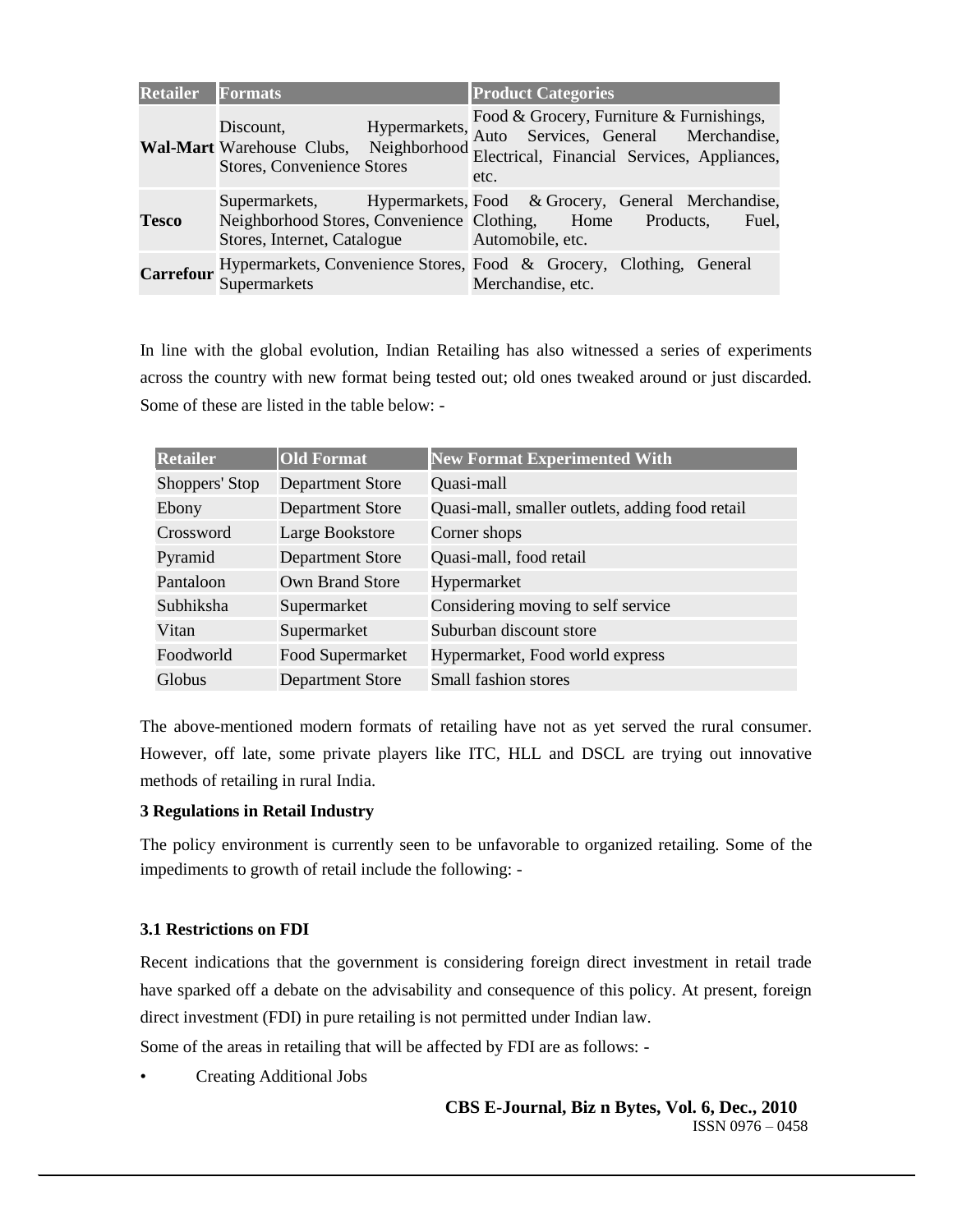- Diminution of Kirana Shops and Retail Stores
- Access to Larger Financial Resources
- Benefit to Consumers
- Supplier Quality Enhancements
- Enhanced Supply Chain
- Increased Exports
- WTOs Cross Retaliation

#### **Verdict on FDI**

Market is an important asset. It needs to be protected the way other assets are protected. However, it is clear that FDI in retail trade will lead to incremental economic benefits and not substitute on-going activities. Any strategy in the direction of FDI should ensure that domestic players are not unduly displaced and sufficient opportunities are available for the growth of domestic players. Therefore, the strategy should be controlled release of restrictions on FDI. Percentage of FDI allowed should be increased in small amounts and for specific commodities at every step. Constructive suggestions and inputs from all stakeholders should be taken in shaping the policy.

#### **3.2 Land and property Laws**

There is a shortage of good quality retail space, and rents are high for what is available. Compounding these shortages are the following problems: -

- Only Indians can own property in India, which complimenting the restrictions placed on FDI, restrict the entry of foreign players.
- Stamp duties on property deals are significant. The lease alone can cost up to 6-10 per cent of sales while it's just 3-5 per cent globally.
- The initial urban planning of cities was done with smaller plots in mind which along with rigid building and zoning laws make it difficult for procurement of retail space.
- $\bullet$ The urban land ceiling act and rent control acts have distorted property markets in cities, leading to exceptionally high property prices.

#### **3.3 Labor Laws**

The labor laws instituted to protect store workers are not flexible enough to support the modern formats of retailing. These rigidities in the law constrain the operations of modern retail outlets. Working hours are restricted, with shops required to close one day of the week and the hiring of part-time employees is difficult.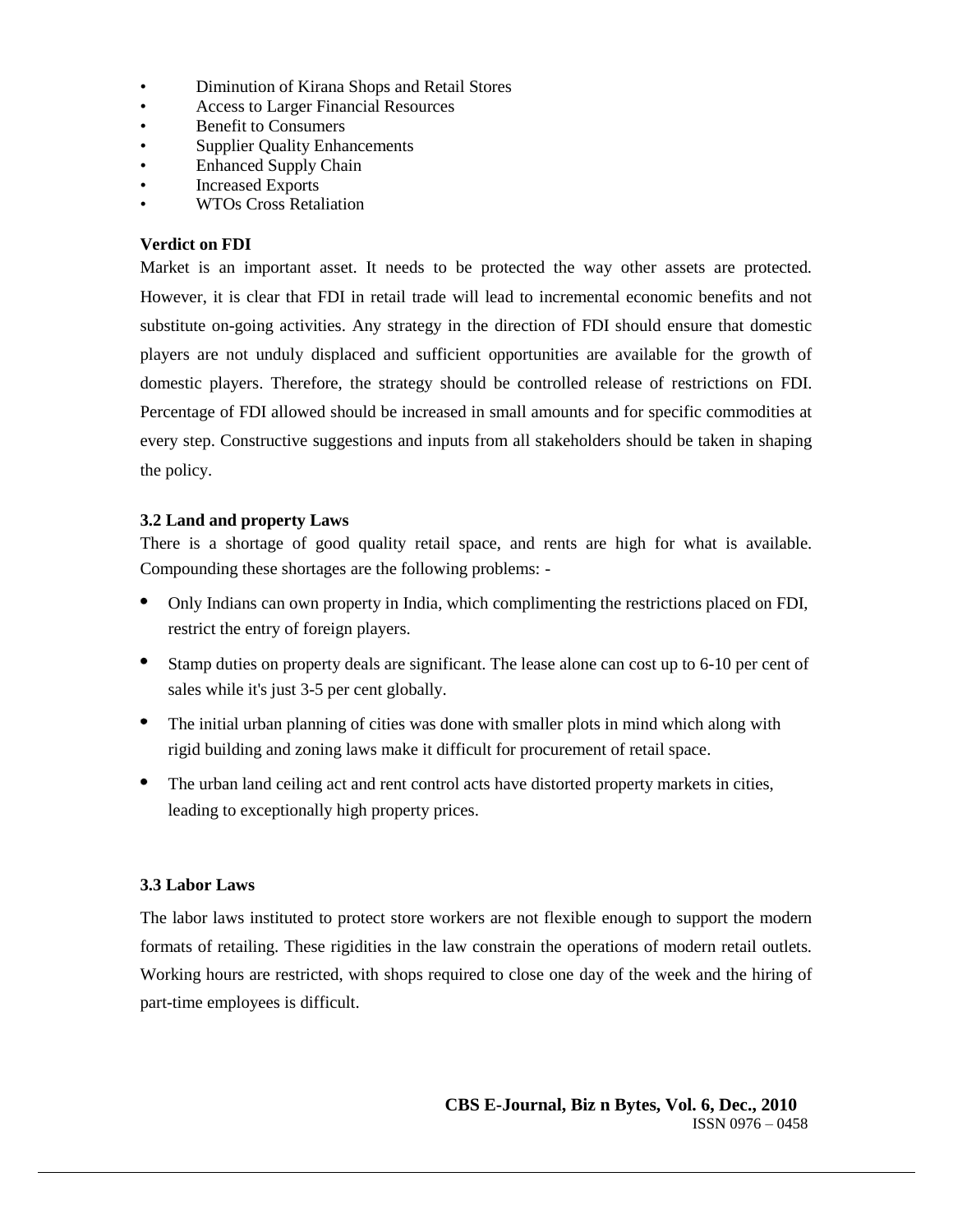#### **3.4 Taxes**

Effective corporate tax rate is 36.59% for a local company and 41.82% for a foreign company. Even essential basic foodstuffs are taxed.

The varying sales tax rate across states makes supply chain management an even more difficult task for retailers. However, with the introduction of Value Added Tax (VAT) across all states, some of the sales tax anomalies in the supply chain could get correct over a period of time.

#### **4. Indian Rural Market**

#### **4.1 Opportunity**

The importance of the rural market is underlined by the fact that the rural market accounts for close to 70 per cent of toilet-soap users, 38 per cent of all two-wheeler, half of all TV sets, fans, pressure cookers, bicycles, tea, salt and toothpowder sold. What is more, the rural market for FMCG products is growing much faster than the urban counterpart.

#### **4.2 Problems in Rural Marketing**

Although the rural market does offer a vast untapped potential, it should also be recognized that it is not that easy to operate in rural market because of several obstacles. The major problems faced are: -

- •Underdeveloped people markets
- •Lack of proper communication facilities
- •Poor media reach
- •Many languages and dialects
- •Dispersed market
- •Low per capita income
- •Low levels of literacy
- •Prevalence of spurious brands and seasonal demand

#### **4.3 Understanding the Market**

Rural marketing is a time consuming affair and requires considerable investments in terms of evolving appropriate strategies with a view to tackle the problems. The alternative 4As Model when applied to the rural retailing scenario comes up with the following challenges: -

#### **Availability**

India's 627,000 villages are spread over 3.2 million sq km. However, given the poor state of roads, it is an even greater challenge to regularly reach products to the far-flung villages. To

**CBS E-Journal, Biz n Bytes, Vol. 6, Dec., 2010** ISSN 0976 – 0458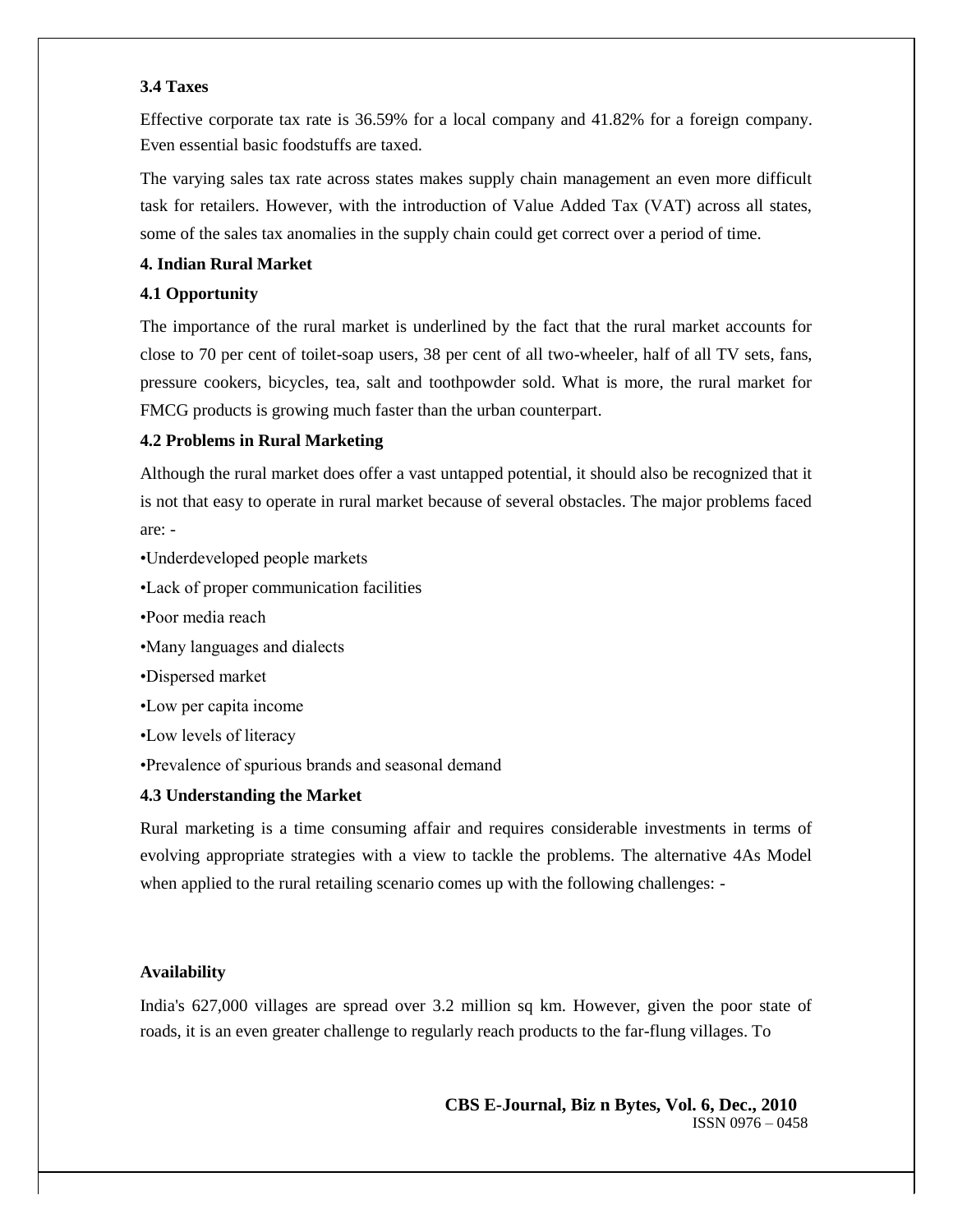service remote villages, stockiest use auto-rickshaws, bullock-carts and even boats in the backwaters of Kerala.

# **Affordability**

With low disposable incomes, products need to be affordable to the rural consumer, most of who are on daily wages. Some companies have addressed the affordability problem by introducing small unit packs.

# **Acceptability**

There is a need to offer products that suit the rural market. Because of the lack of electricity and refrigerators in the rural areas, Coca-Cola provides low-cost ice-boxes - a tin box for new outlets and thermocol box for seasonal outlets.

## **Awareness**

Mass media is able to reach only to 57% of the rural population. Creating awareness then, means utilizing targeted, unconventional media including ambient media. For generating awareness, events like fairs and festivals, Haats, etc., are used as occasions for brand communication.

# **4.4 Developments in Rural Retailing**

# **ITC's Chaupal Sagar**

Chaupal Sagar is one of the first organized retail forays into the hinterland. It has been initiated as rural shopping-cum-information centers in Madhya Pradesh. The first rural mall has come up 40 kilometers from Bhopal towards Sehore. Chaupal Sagar offers almost everything - from toothpastes to televisions, hair oils to motorcycles, mixer-grinders to water pumps, shirts to fertilizers. Most of the brands it sells are national such as Marico, LG, Philips, torches from Eveready, shirts from ITC's apparel business, bikes from TVS, and tractors from Eicher.

Some other facilities on offer include: -

- Banking and automated teller machines
- Insurance products for farmers
- Entertainment facilities
- **Restaurants**
- Fuel pump in tie-up with BPCL
- Cafeteria
- Parking lot for 160 tractors
- Primary healthcare facility
- Information centers
- Training facility on modern farm techniques
- Godowns for storing the wheat and soybean and also for stocking products retailed at the mall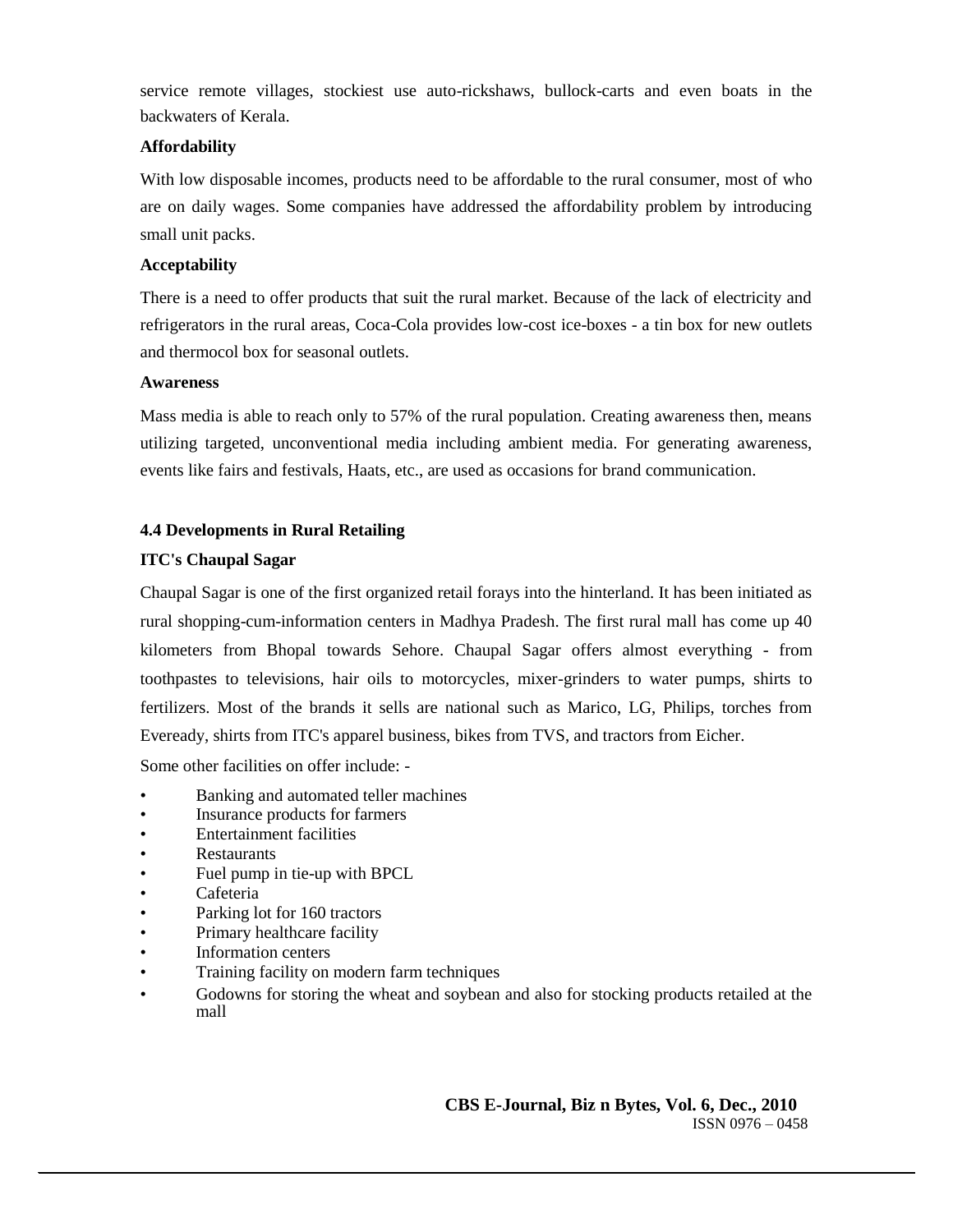#### **DSCL's Haryali Bazaars**

Having successfully pioneered a new concept of Haryali Kissan Bazaars in 2002 in Hardoi, agriinputs focused DCM Sriram Consolidated Ltd. (DSCL) opened eight more (Ladwa in Haryana, Ferozepur in Punjab, Kota in Rajasthan and four locations in UP).

The store complex is spread over 2-3 acres and caters to all the farmers requirements (both DCM Sriram products & other sources): farm inputs ((fertilizers, seeds, pesticides, animal feed), farm implements, spare parts, irrigation equipment, spraying equipment. Twenty such stores, each catering to 100 villages, are planned by the end of 2005.

#### **HLL's Project Shakti**

Project Shakti is Hindustan Lever Ltd's (HLL) rural self-help group initiative to push the penetration of its products to reach areas of low access and low market potential.

To get started the Shakti woman borrows from her "Self Help Group" and the company itself chooses only one person. A Shakti entrepreneur receives stocks at her doorstep from the HLL rural distributor and sells direct to consumers as well as to other retailers in the village. Each Shakti entrepreneur services 6-10 villages in the population strata of 1,000 - 2,000 people.

The women avail of micro-credit through banks. Some of the established Shakti dealers are now selling Rs. 10,000 - Rs. 15,000 worth of products a month and making a gross profit of Rs. 700 - Rs. 1,000 a month. The company is creating demand for its products by having its Shakti dealers educating consumers on aspects like health and hygiene.

#### **Others**

Marico launched a major initiative into rural markets by appointing 2,400 sub-stockiest in the last two years. Recently, Dabur recently finished a pilot project for its super-stockiest in Patna and has now rolled it out in Bihar, Madhya Pradesh and Rajasthan. Reckitt has also adopted the superstockiest system in Tamil Nadu and plans to set up such a system all over the country in the next year, with the target of covering one million outlets in the next three years.

#### **4.5 The Rural Remedy**

The business model for rural retail can be successful only when integration between the profit and social motive is apparent. The social angle needs to be pronounced for it to be acceptable. The model should empower the rural consumer and at the same time take advantage of this empowerment through creation of demand for its own products and that of its partners.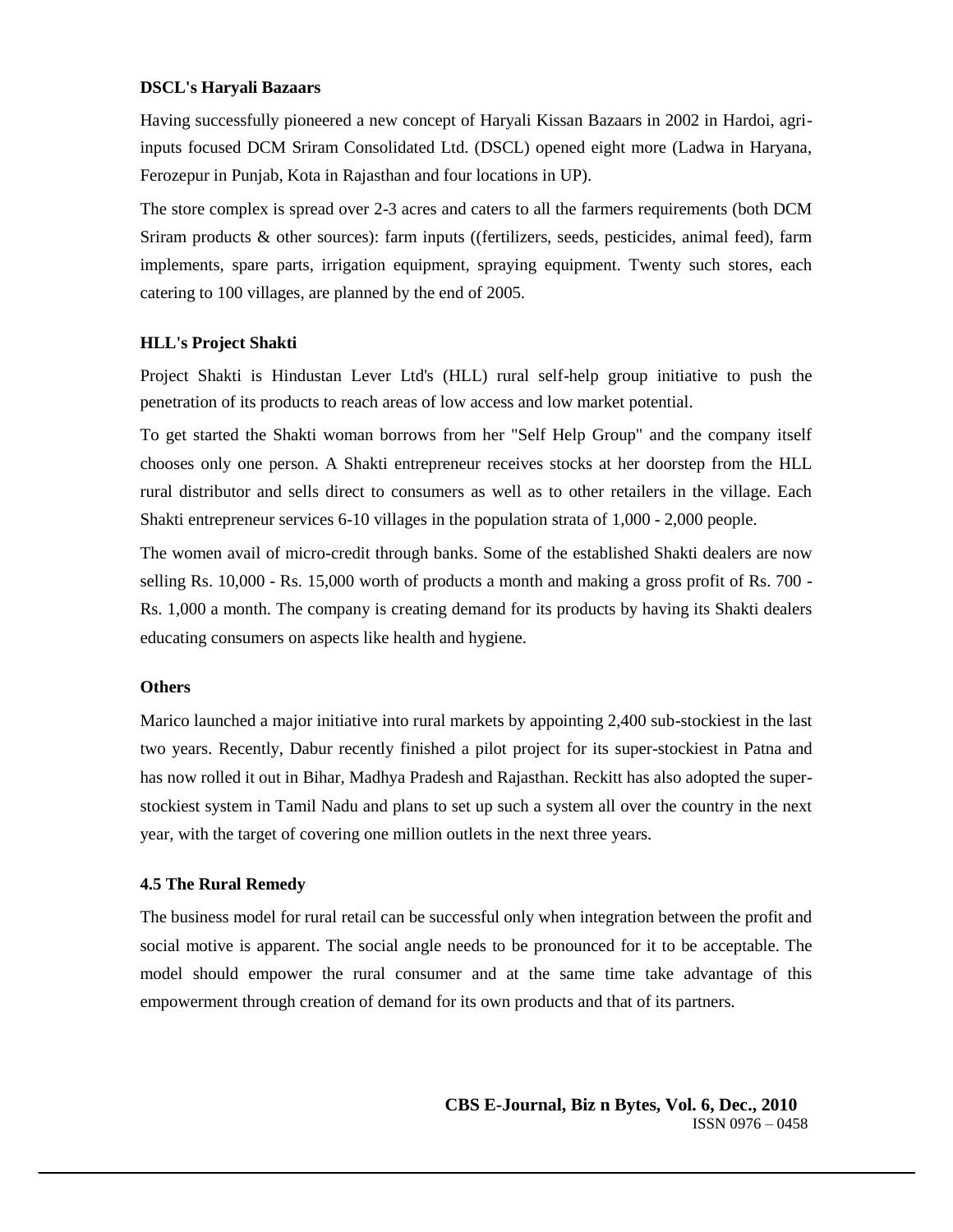The roadblocks in the way of retail revolution hamper the growth of the industry both in urban and rural areas. These bottlenecks if not removed have the potential to retard the rapid progress that this sector has been witnessing.

#### **5. The Revolution Ahead**

The last few years have seen rapid transformation in many areas like: -

- Scalable and profitable retail models are well established for most of the categories.
- Indian consumers are rapidly evolving and accepting modern formats overwhelmingly
- Retail space is no more a constraint for growth
- India is on the radar of global retailers
- Suppliers / brands are willing to partner with retailers  $\bullet$
- Notwithstanding some stumbling blocks, no one can mistake the immense potential of the boom in the domestic retail sector.

Given the size and the purchasing power of the Indian consumer, the road ahead can only get smoother and it is only a matter of time before the domestic retail industry is on par with its western counterparts.

#### **Supply Chain Complexity in Rural:**

The challenges are huge, whether it is setting up the supply chain or inventory management. In the first phase of the retail revolution, the focus of entrepreneurs has been largely on capturing the consumers' attention and providing them with a new shopping experience.

The agriculture related supply chain segments suffer from maximum inefficiency. Cumulative wastage in the supply chain is estimated to be about \$ 11 Billion, or 9.8% of agriculture component of GDP. Wal-Mart is renowned for positively impacting local businesses. It typically sources over 95% of local products whenever stores are opened. Due to its ability to purchase huge volumes and efficient mechanism that monitor merchandise, Wal-Mart receives the best deals from suppliers, leading to the cheapest prices for non-food items. From the fresh and processed food perspective, Wal-Mart will provide training assistance to Indian farmers, which will result in better realization and also lower prices to consumers. (Currently, about 35% of produce is reportedly wasted in the absence of cold chain system and infrastructure).

#### **6. Conclusion**

At present, India is in amazing situation. The economy is growing very well and organized retail is booming with bigger players, both global and home grown, entering the market. The challenges are huge too, whether it is setting up the supply chain or inventory management. In the first phase